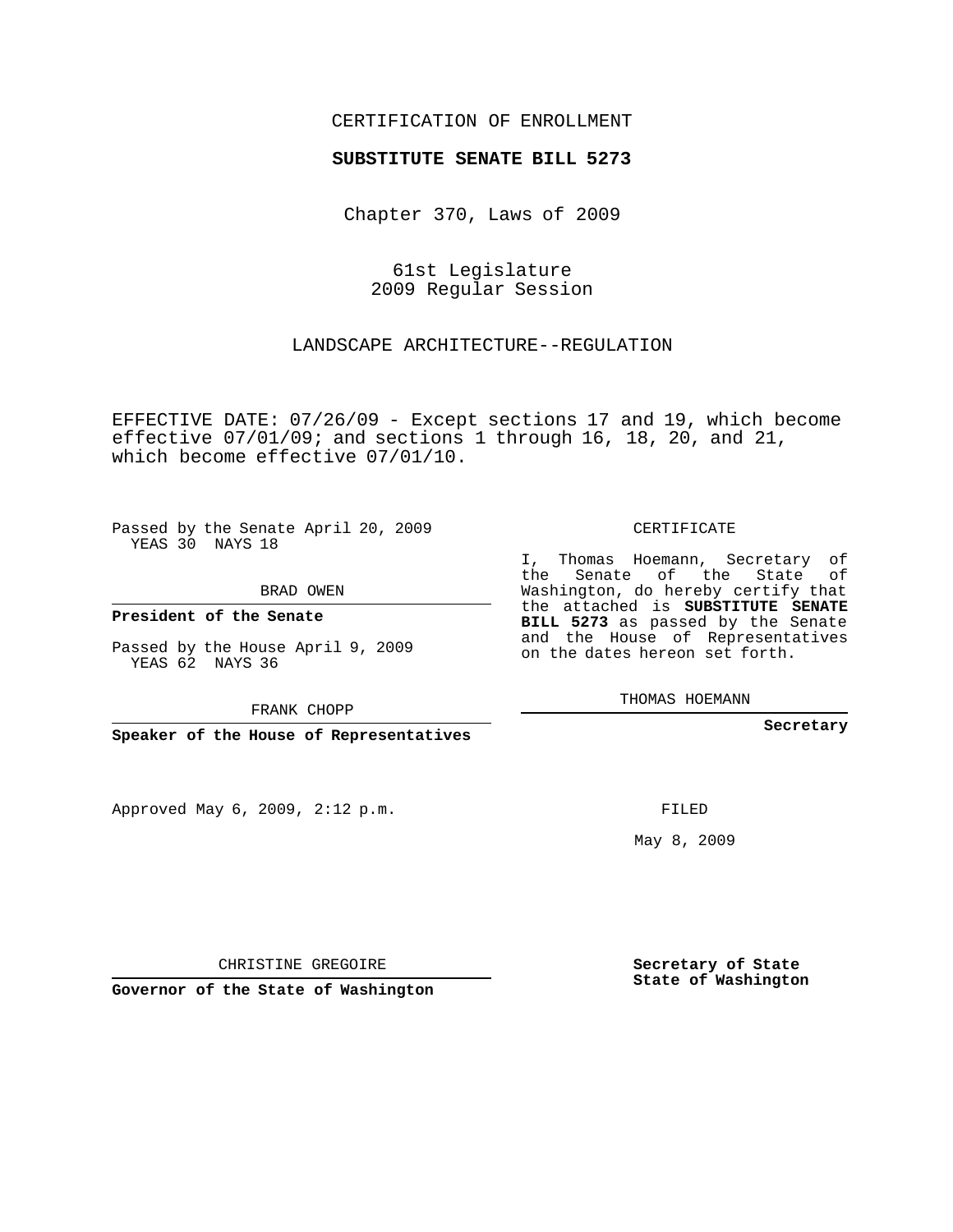## **SUBSTITUTE SENATE BILL 5273** \_\_\_\_\_\_\_\_\_\_\_\_\_\_\_\_\_\_\_\_\_\_\_\_\_\_\_\_\_\_\_\_\_\_\_\_\_\_\_\_\_\_\_\_\_

\_\_\_\_\_\_\_\_\_\_\_\_\_\_\_\_\_\_\_\_\_\_\_\_\_\_\_\_\_\_\_\_\_\_\_\_\_\_\_\_\_\_\_\_\_

AS AMENDED BY THE HOUSE

Passed Legislature - 2009 Regular Session

## **State of Washington 61st Legislature 2009 Regular Session**

**By** Senate Labor, Commerce & Consumer Protection (originally sponsored by Senators Murray, Jacobsen, McDermott, Franklin, and Kohl-Welles)

READ FIRST TIME 02/09/09.

 AN ACT Relating to the practice of landscape architecture; amending RCW 18.96.010, 18.96.020, 18.96.030, 18.96.040, 18.96.060, 18.96.070, 18.96.080, 18.96.090, 18.96.100, 18.96.110, 18.96.120, 18.96.140, 18.96.150, 18.96.180, 18.96.190, 43.24.150, and 18.235.020; adding new sections to chapter 18.96 RCW; creating a new section; repealing RCW 18.96.050, 18.96.160, and 18.96.170; prescribing penalties; providing 7 effective dates; and declaring an emergency.

8 BE IT ENACTED BY THE LEGISLATURE OF THE STATE OF WASHINGTON:

 NEW SECTION. **Sec. 1.** The legislature finds that in order to safeguard life, health, and property and to promote public welfare, it is necessary to regulate the practice of landscape architecture, based on the first action taken to regulate the profession in 1969, and subsequent review in year 1988 along with review and revisions in 2009.

14 **Sec. 2.** RCW 18.96.010 and 1969 ex.s. c 158 s 1 are each amended to 15 read as follows:

16 In order to safeguard human health and property, and to promote the 17 public welfare, any person in either public or private capacity 18 practicing or offering to practice landscape architecture for hire( $(\tau)$ )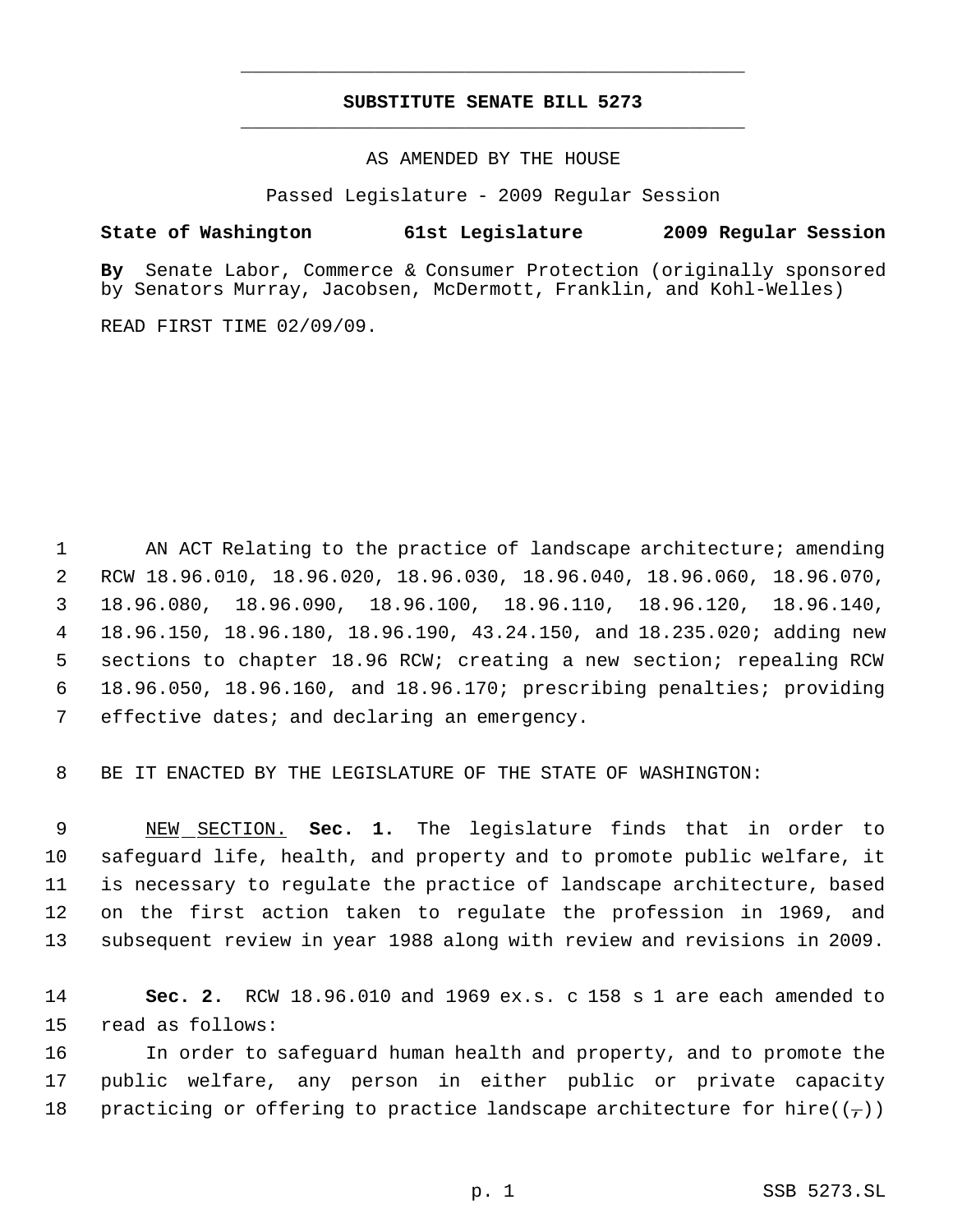1 shall be required to submit evidence that he or she is qualified so to 2 practice and shall be ((registered)) licensed under the provisions of 3 this chapter.

 4 **Sec. 3.** RCW 18.96.020 and 1969 ex.s. c 158 s 2 are each amended to 5 read as follows:

6 (1) It (( $shall-be$ )) is unlawful for any person to (( $use, -or$ 7 advertise the title landscape architect, landscape architecture, or 8 landscape architectural, unless such person has duly registered under 9 the provisions of this chapter)) practice or offer to practice in this 10 state, landscape architecture, or to use in connection with his or her 11 name or otherwise assume, use, or advertise any title or description 12 including the phrases "landscape architect," "landscape architecture," 13 "landscape architectural," or language tending to imply that he or she 14 is a landscape architect, unless the person is licensed or authorized 15 to practice in the state of Washington under this chapter.

 (2) A person may use the title "intern landscape architect" after graduation from an accredited degree program in landscape architecture and working under the direct supervision of a licensed landscape 19 architect.

20 (3) This section does not affect the use of the phrases "landscape 21 architect," landscape architecture," or "landscape architectural" 22 where a person does not practice or offer to practice landscape 23 architecture.

24 **Sec. 4.** RCW 18.96.030 and 1979 c 158 s 73 are each amended to read 25 as follows: 26 ((The following - words - and - phrases - as - hereinafter - used - in - this 27 chapter shall have the following meanings: 28 "Director" - means - the -director - of -licensing - of - the - state - of 29 Washington.)) The definitions in this section apply throughout this 30 chapter, unless the context clearly requires otherwise. 31 (1) "Administration of the construction contract" means the 32 periodic observation of materials and work to observe the general 33 compliance with the construction contract documents, and does not 34 include responsibility for supervising construction methods and 35 processes, site conditions, equipment operations, personnel, or safety 36 on the worksite.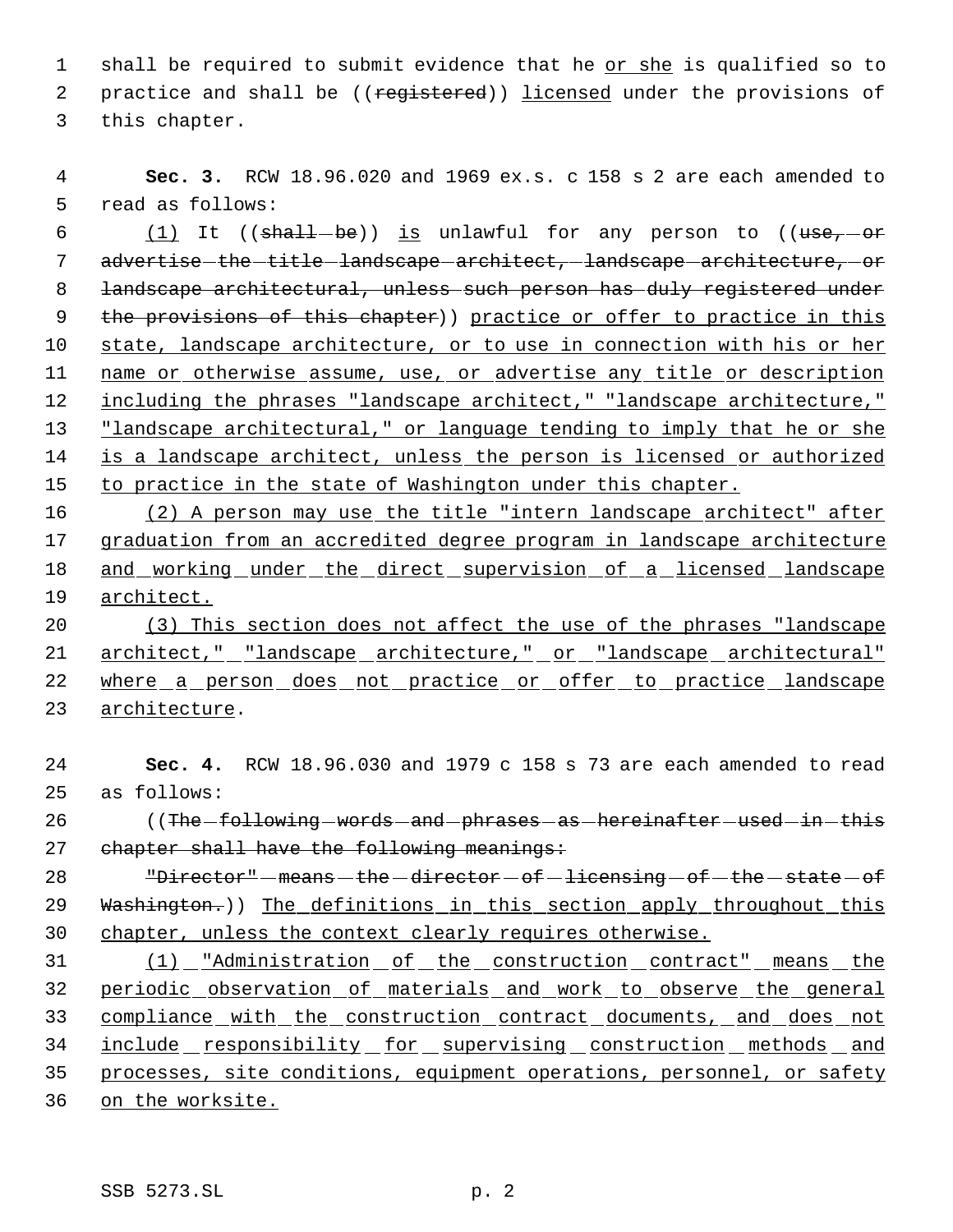1 (2) "Board" means the state board of ((registration)) licensure for landscape architects.

 (3) "Certificate of licensure" means the certificate issued by the director to newly licensed landscape architects.

(4) "Department" means the department of licensing.

 (5) "Design" means the conceiving, planning, delineation, siting, and arrangement of natural and built features. Where applied to the 8 discussion of structures or utility systems, design does not include 9 the act of engineering such features.

(6) "Director" means the director of licensing.

 (7) "Engineer" means an individual who is registered as an engineer under chapter 18.43 RCW.

 (8) "Engineering" means the "practice of engineering" as defined in RCW 18.43.020.

15 (9) "Landscape architect" means ((a-person-who-engages-in-the practice of landscape architecture as hereinafter defined. A person 17 practices landscape architecture within the meaning and intent of this  $che$ rehapter  $-$  who  $-$  performs  $-$  for  $-$  hire  $-$  professional  $-$  services  $-$  such  $-$  as 19 consultations, - investigations, - reconnaissance, - research, - planning, design or teaching supervision in connection with the development of 21 land areas where, and to the extent that, the dominant purpose of such services is the preservation, enhancement, or determination of proper  $\text{land} - \text{uses}, -\text{natural} - \text{land} - \text{features}, - \text{ground} - \text{cover} - \text{and} - \text{planting},$ 24 naturalistic-and-aesthetic-values, -the-settings-and-approaches-to 25 structures - or - other - improvements, - or - natural - drainage - and - erosion  $control.$  This - practice - shall - include - the - location, - design, - and 27 arrangement of such tangible objects as pools, walls, steps, trellises, canopies, and other nonhabitable structures, and such features as are incidental and necessary to the purposes outlined herein. It involves the design and arrangement of land forms and the development of outdoor space -including, -but -not -limited -to, -the -design -of -public -parks, playgrounds, cemeteries, home and school grounds, and the development of industrial and recreational sites)) an individual who engages in the practice of landscape architecture.

 (10) "Landscape architecture" means the rendering of professional 36 services in connection with consultations, investigations, 37 reconnaissance, research, planning, design, construction document preparation, construction administration, or teaching supervision in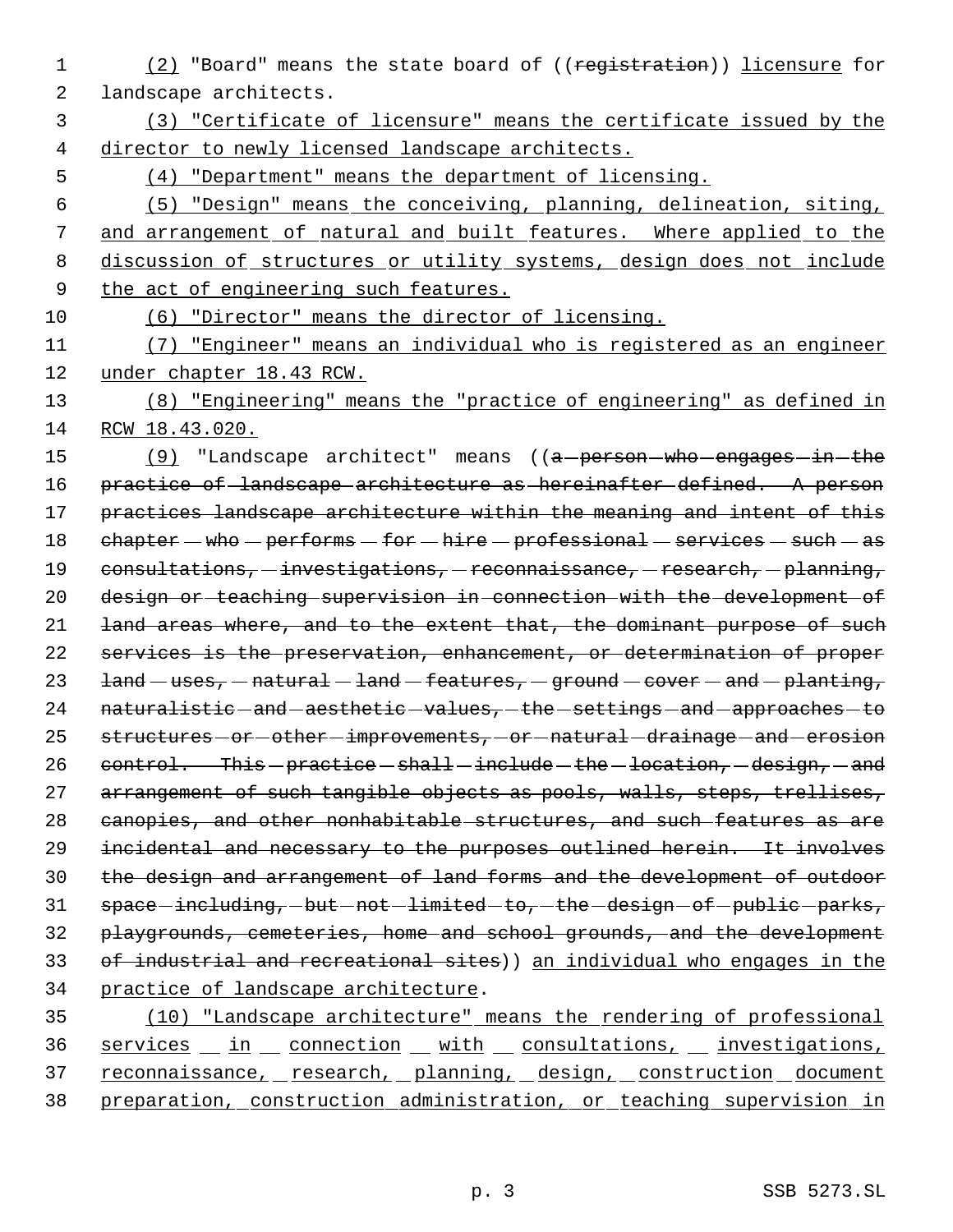1 connection with the development of land areas where, and to the extent 2 that, the dominant purpose of such services is the preservation, 3 enhancement, or determination of proper land uses, natural land 4 features, ground cover and planting, naturalistic and aesthetic values, 5 the settings and approaches to structures or other improvements, or 6 natural drainage and erosion control. This practice includes the 7 location, design, and arrangement of such tangible objects as pools, 8 walls, steps, trellises, canopies, and such features as are incidental 9 and necessary to the purposes in this chapter. Landscape architecture 10 involves the design and arrangement of land forms and the development 11 of outdoor space including, but not limited to, the design of public 12 parks, trails, playgrounds, cemeteries, home and school grounds, and 13 the development of industrial and recreational sites.

14 (11) "Licensed" means holding a currently valid certificate of 15 licensure issued by the director authorizing the practice of landscape 16 architecture.

17 (12) "Person" means any individual, partnership, professional 18 service corporation, corporation, joint stock association, joint 19 venture, or any other entity authorized to do business in the state.

20 (13) "Practice of landscape architecture" means the rendering of 21 services where landscape architectural education, training, experience, 22 and the application of mathematical, physical, and social science 23 principles are applied in consultation, evaluation, planning, design 24 including, but not limited to, the preparation and filing of plans, 25 drawings, specifications, and other contract documents, and 26 administration of contracts relative to projects principally directed 27 at the functional and aesthetic use and preservation of land.

28 **Sec. 5.** RCW 18.96.040 and 1993 c 35 s 1 are each amended to read 29 as follows:

30  $(1)(a)$  There is created a  $($ (state)) licensure board  $($ ( $ef$ 31 registration)) for landscape architects((. The board shall consist of  $32$  four  $-l$  and scape  $-$  architects  $-$  and  $-$  one  $-$  member  $-$  of  $-$  the  $-$  general  $-$  public. 33 Members of the board shall be)) consisting of five members appointed by 34 the governor  $((and - must - be - residents - of - this - state - having - the$ 35 qualifications required by this chapter.

36 No public member of the board may be a past or present member of 37 any other licensing board under this title. No public member may make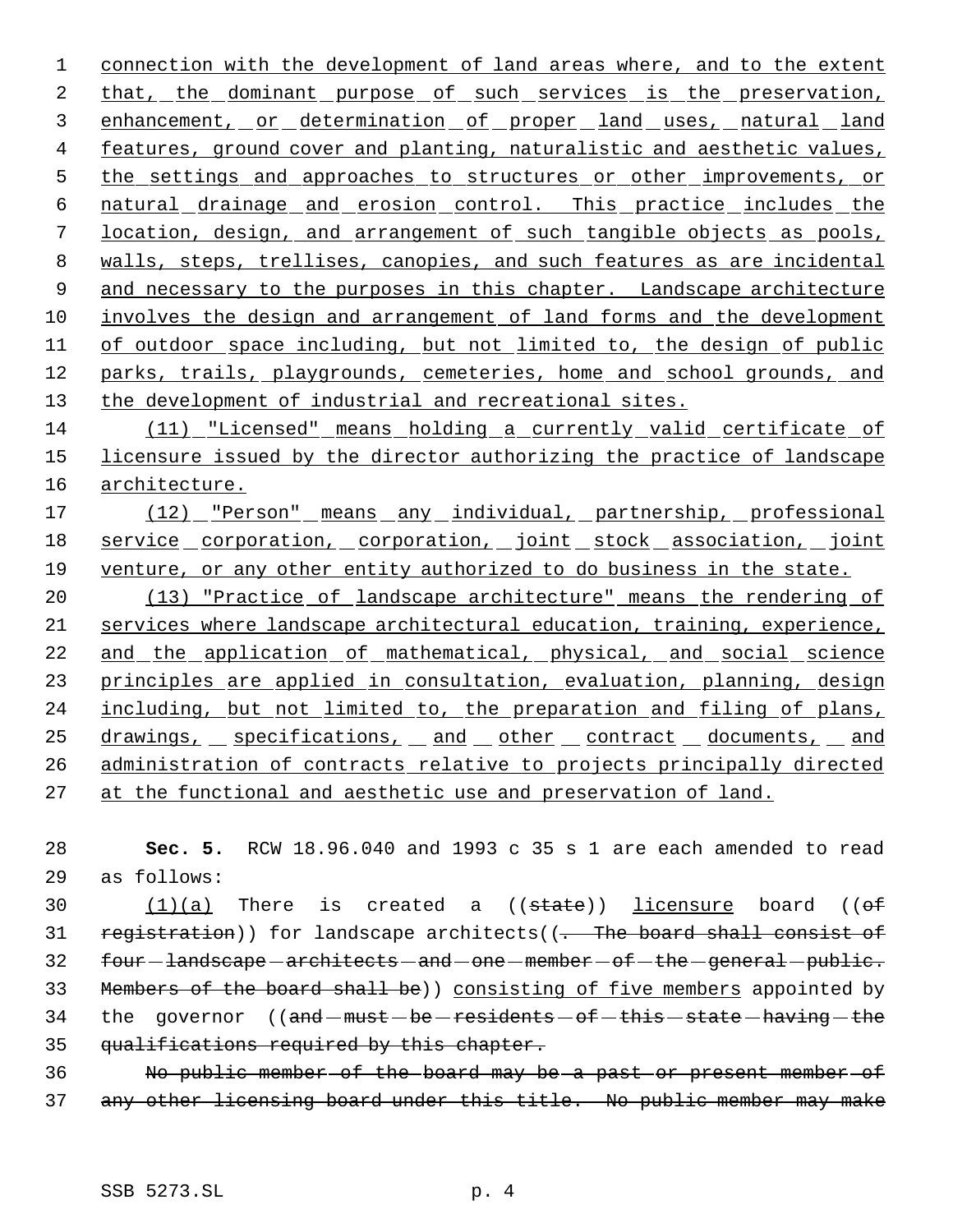1 his or her own livelihood from, nor have a parent, spouse, or child 2 make-their-respective-livelihood-from-providing-landscape-architect 3 services, or from enterprises dealing in landscape architecture.

 4 The landscape architect members of the board must, while serving on 5 the -board, -be -actively -engaged -in -their -profession -or -trade -and, 6  $immediately-preceding-appendment,-have—had-at—least—five—years$ 7 experience in responsible charge of work or teaching within their 8 profession or trade)).

 (b) Four members shall be licensed landscape architects who are residents of the state and have at least eight years' experience in the practice of landscape architecture as registered or licensed landscape architects in responsible charge of landscape architectural work or 13 responsible charge of landscape architectural teaching. One member shall be a public member, who is not and has never been a registered or 15 licensed landscape architect and who does not employ and is not 16 employed by or professionally or financially associated with a landscape architect.

18 (c) The term of each newly appointed member shall be six years.

 (2)(a) Every member of the board shall receive a certificate of 20 appointment from the governor. On the expiration of the term of each member, the governor shall appoint a successor to serve for a term of six years or until the next successor has been appointed.

23 (b) The governor may remove any member of the board for cause. 24 Vacancies in the board for any reason shall be filled by appointment 25 for the unexpired term.

26 (3) The board shall elect a chairman, a vice-chairman, and a 27 secretary. The secretary may delegate his or her authority to the 28 executive director.

29 (4) Members of the board shall be compensated in accordance with 30 RCW 43.03.240 and shall be reimbursed for travel expenses in accordance 31 with RCW 43.03.050 and 43.03.060.

32 **Sec. 6.** RCW 18.96.060 and 2002 c 86 s 234 are each amended to read 33 as follows:

34 (1) The board ((shall-adopt-rules-for-its-own-organization-and 35 procedure and such other rules as it may deem necessary to the proper 36 performance of its duties. Three members of the board shall constitute 37 a quorum for the conduct of any business of the board.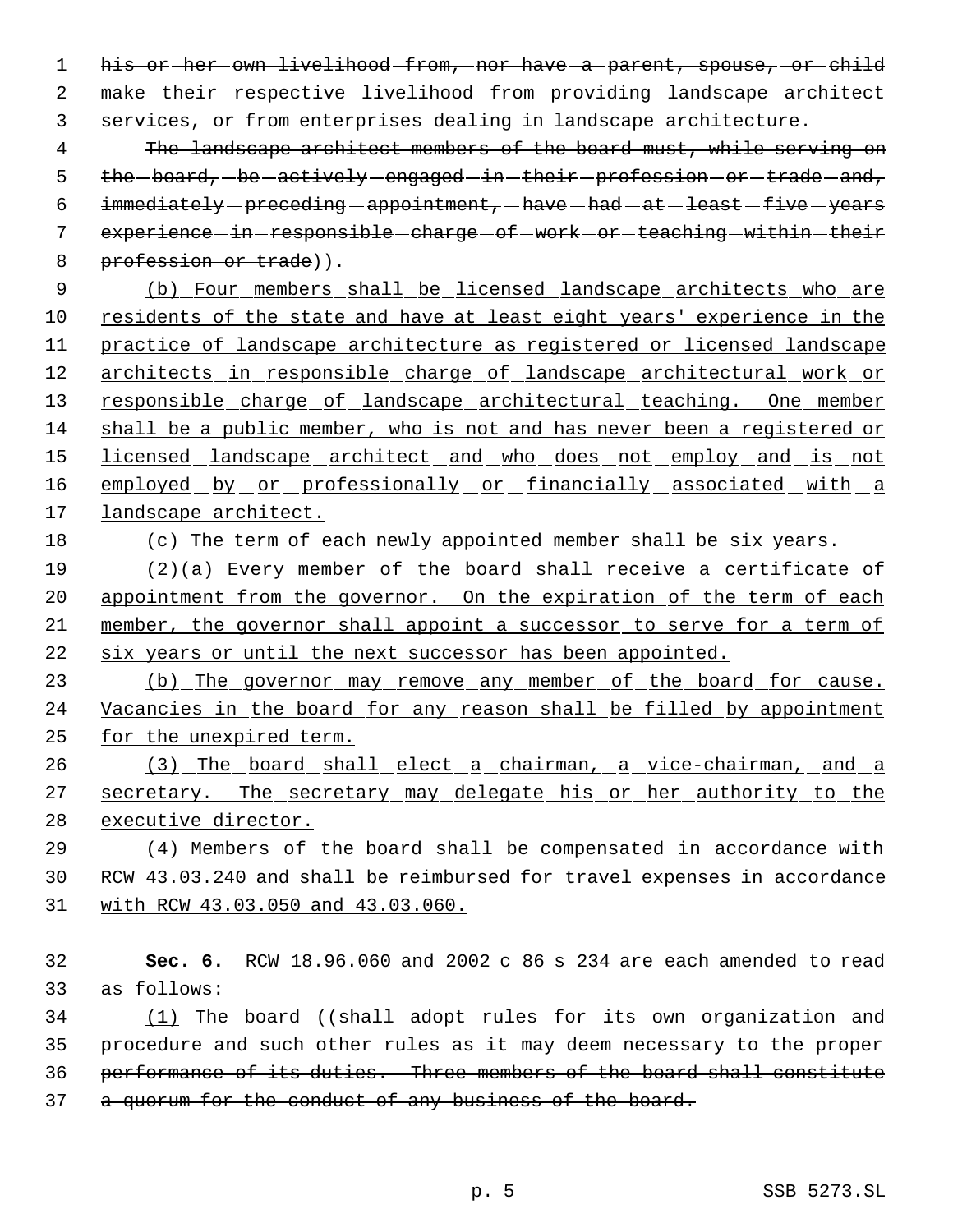The board may conduct hearings concerning alleged violations of the 2 provisions of this chapter)) may adopt such rules under chapter 34.05 RCW as are necessary for the proper performance of its duties under this chapter. (2) The director may employ an executive director subject to

- 6 approval of the board.
- 7 **Sec. 7.** RCW 18.96.070 and 1969 ex.s. c 158 s 7 are each amended to 8 read as follows:

9 ((The following will be considered as)) This section establishes 10 the minimum evidence satisfactory to the board that the applicant is 11 qualified for ((registration)) licensure as a professional landscape 12 architect.

13 ((The applicant must have completed a course of study in landscape 14 architecture and have been graduated from a college or school approved 15 by the board as offering a curriculum in landscape architecture, or the 16 equivalent-thereof,-in-any-form-of-training,-as-determined-by-the 17 board. Each complete year of study in any registered college or school 18 of -landscape -architecture -may -be -accepted -in -lieu -of -one -year -of 19 equivalent training.

20 He  $-must - have - a - minimum - of - seven - years - in - any - combination - of$ 21 training and experience, and shall present proof to the director of 22 passing such written examinations as may be prescribed by the board.

23 Registration under this chapter shall be on an individual, personal 24 basis,  $-$  and  $-$  the  $-$  director  $-$  shall  $-$  not  $-$  register  $-$  any  $-$  firm,  $-$  company, 25 partnership, corporation, nor any public agency. Corporate practice is 26 not permitted under the provisions of this chapter.))

 (1) A certificate of licensure shall be granted by the director to 28 all qualified applicants who are certified by the board as having passed the required examination and as having given satisfactory proof of completion of the required education and work experience.

31 (2) An applicant for licensure as a landscape architect shall be of 32 a good moral character, at least eighteen years of age, and shall 33 possess one of the following qualifications:

34 (a) Have a professional landscape architectural degree from an 35 institution of higher education accredited by the national landscape 36 architecture accreditation board, or an equivalent degree in landscape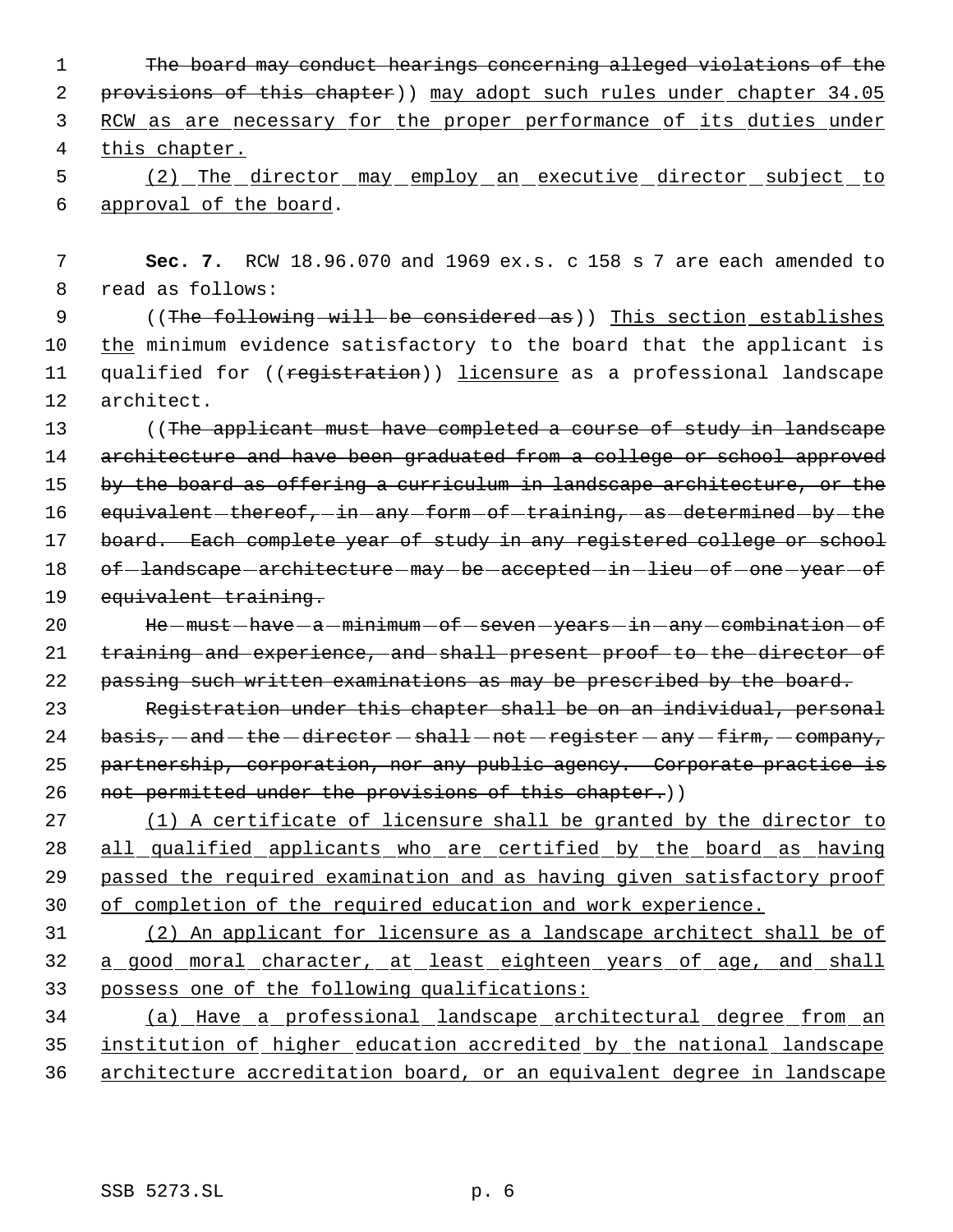1 architecture as determined by the board, and three years of practical 2 landscape architectural work experience under the supervision of a 3 registered or licensed landscape architect; or

 4 (b) Have a high school diploma or equivalent and eight years' 5 practical landscape architectural work experience, which may include 6 landscape design as a principal activity and postsecondary education 7 approved by the board. At least six years of work experience must be 8 under the direct supervision of a registered or licensed landscape 9 architect. An applicant may receive up to two years of practical 10 landscape architectural work experience for postsecondary education 11 courses in landscape architecture, landscape architectural technology, 12 or a related field, including courses in a community or technical 13 college, if the courses are equivalent to education courses in an 14 accredited landscape architectural degree program.

15 **Sec. 8.** RCW 18.96.080 and 1993 c 35 s 2 are each amended to read 16 as follows:

17 (1) Application for ((registration)) licensure shall be filed with 18 the ((director prior to the date set for examination and shall contain 19 statements-made-under-oath-showing-the-applicant's-education-and-a 20 detailed summary of practical experience, and shall contain not less 21 than-three-references-who-are-landscape-architects-having-personal 22 knowledge of the applicant's landscape architectural experience)) board 23 as provided by rule.

24 (2) The application  $( (fee) )$  for  $( (initial) )$  examination shall be 25 filed with the board as prescribed by rule.

26 (3) The application and examination fees shall be determined by the 27 director ((as provided in)) under RCW 43.24.086. ((The application and 28 fee must be submitted to the agency prior to the application deadline 29 established by the director.

 Fees for initial examination and reexamination shall be determined by the director as provided in RCW 43.24.086, and must be filed with 32 the -agency -prior -to -the -application -deadline -established -by -the director.))

34 **Sec. 9.** RCW 18.96.090 and 1993 c 35 s 3 are each amended to read 35 as follows:

36 (1) Examinations of ((applicants)) landscape architects for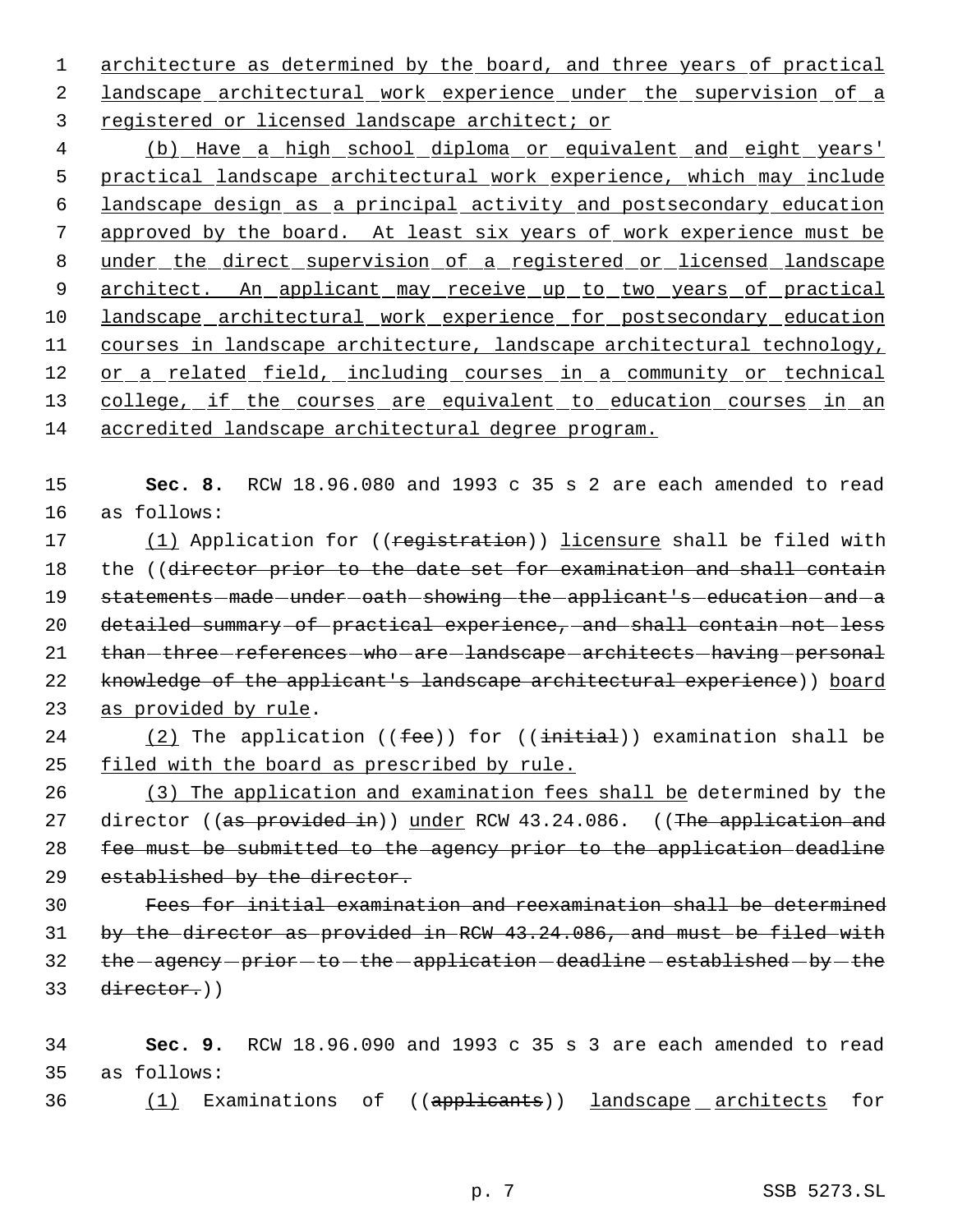1 certificates of ((registration)) licensure shall be held at least 2 annually  $((\theta \cdot \hat{r}))$  at such time( $(\theta)$ ) and place( $(\theta)$ ) as the board ( $(\theta \cdot \hat{r})$ ) 3 determines. ((The board shall determine from the examination and the 4 material submitted with the applications whether or not the applicants 5 possess sufficient knowledge, ability and moral fitness to safely and 6 properly practice landscape architecture and to hold themselves out to 7 the public as persons qualified for that practice.

 8 The scope of the examination and methods of examination procedure 9 shall be prescribed by the board with special reference to landscape 10 construction - materials - and - methods, - grading - and - drainage, - plant 11  $meterials - suited - for - use - in - the - northwest, - specifications - and$ 12 supervisory-practice,-history-and-theory-of-landscape-architecture 13 relative-to-landscape-architectural-design,-site-planning-and-land 14 design, subdivision, urban design, and a practical knowledge of botany, 15 horticulture and similar subjects related to the practice of landscape 16 architecture. The board may adopt an appropriate national examination 17 and grading procedure.

18 Applicants who fail to pass sections of the examination shall be 19 permitted to retake the examination in the sections failed. A passing 20 grade in a section shall exempt the applicant from examination in that 21 subject-for-five-years. The-board-may-determine-the-standard-for 22  $passing - grades - computed - on - a - scale - of - one - hundred - percent. A$ 23 certificate of registration shall be granted by the director to all 24 qualified applicants who shall be certified by the board as having 25 passed the required examination and as having given satisfactory proof 26 of completion of the required experience.))

27 (2) The board shall determine the content, scope, and grading 28 process of the examination. The board may adopt an appropriate 29 national examination and grading procedure.

 (3) Applicants who fail to pass any section of the examination shall be permitted to retake the parts failed as prescribed by the board. If the entire examination is not successfully completed within five years, a retake of the entire examination is required.

 (4) Applicants for licensure may begin taking the examination upon 35 graduating from an accredited landscape architecture program if the applicant is employed under the supervision of a registered or licensed landscape architect.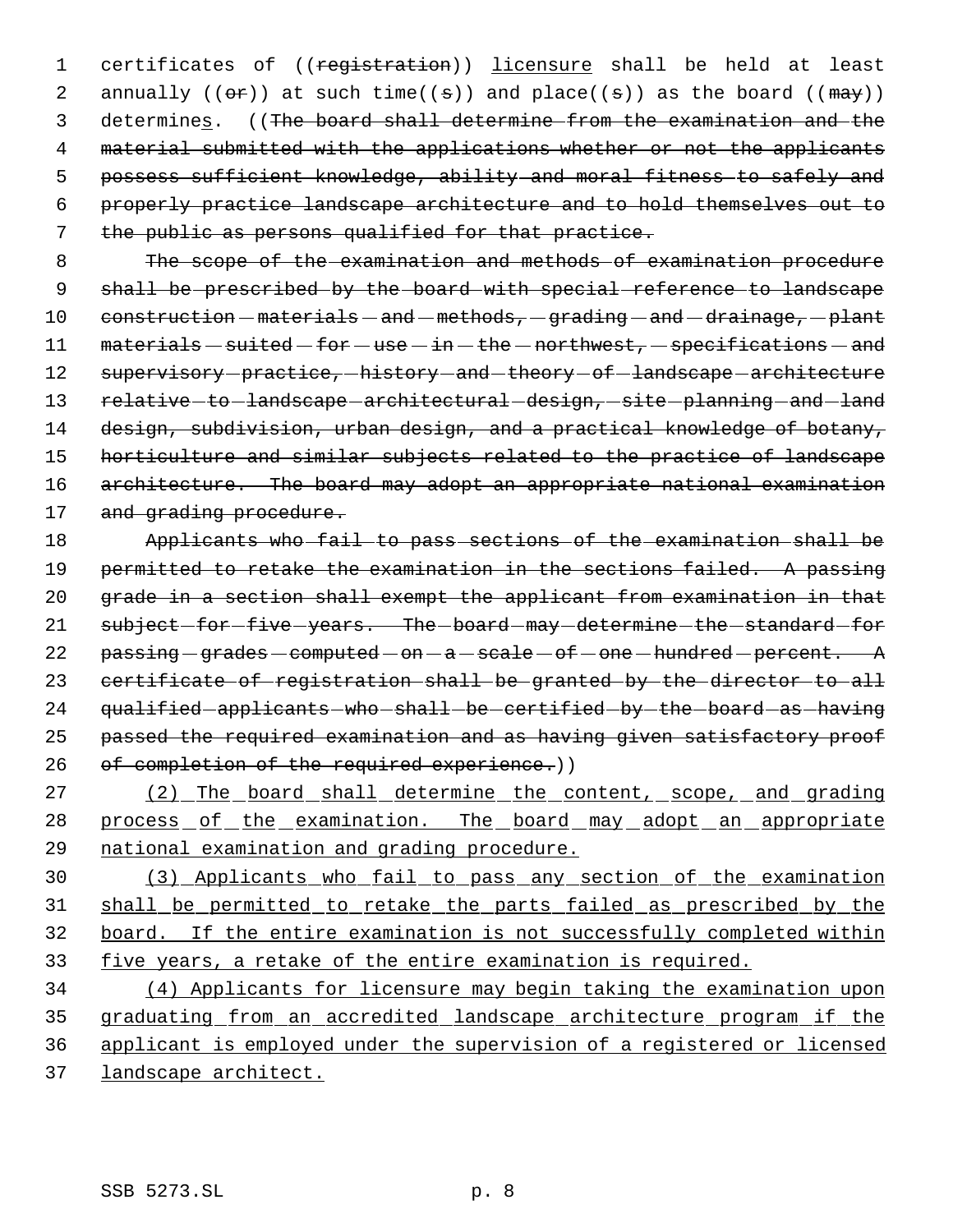1 (5) The director shall issue a certificate of licensure to 2 qualified applicants as provided in RCW 18.96.150.

 3 **Sec. 10.** RCW 18.96.100 and 1993 c 35 s 4 are each amended to read 4 as follows:

5 (1) The director may, upon ((payment of a reciprocity application 6 fee and the current registration fee in an amount as determined by the 7 director  $-as-previded-in-RCW-43.24.086, -grant - a-certificate-of$ 8 registration, upon recommendation by the board, to any applicant who is 9 a registered landscape architect in any other state or country whose 10 requirements for registration are at least substantially equivalent to 11 the requirements of this state for registration by examination, and 12 which  $-$  extends  $-$  the  $-$  same  $-$  privileges  $-$  of  $-$  reciprocity  $-$  to  $-$  landscape 13 architects registered in this state)) receipt of the current licensure 14 fee, grant a certificate of licensure to an applicant who is a licensed 15 landscape architect in another state or territory of the United States, 16 the District of Columbia, or another country, if that individual's 17 qualifications and experience are determined by the board to be 18 equivalent to the qualifications and experience required of a person 19 licensed under RCW 18.96.070.

20 (2) A landscape architect licensed or registered in any other 21 jurisdiction recognized by the board may offer to practice landscape 22 architecture in this state if:

23 (a) It is clearly and prominently stated in any such offer that the 24 landscape architect is not licensed to practice landscape architecture 25 in Washington state; and

26 (b) Before practicing landscape architecture or signing a contract 27 to provide landscape architectural services, the landscape architect 28 obtains a certificate of licensure.

29 **Sec. 11.** RCW 18.96.110 and 1993 c 35 s 5 are each amended to read 30 as follows:

31 (1) The renewal dates and fees for certificates of ((registration 32 shall-be-set-by-the-director. The-director-shall-set-the-fee-for 33 renewal which shall be determined as provided in RCW 43.24.086.

34 If a registrant fails to pay the renewal fee within thirty days 35 after the renewal date, the renewal shall be delinquent. The renewal 36 fee for a delinquent renewal and the penalty fee for a delinquent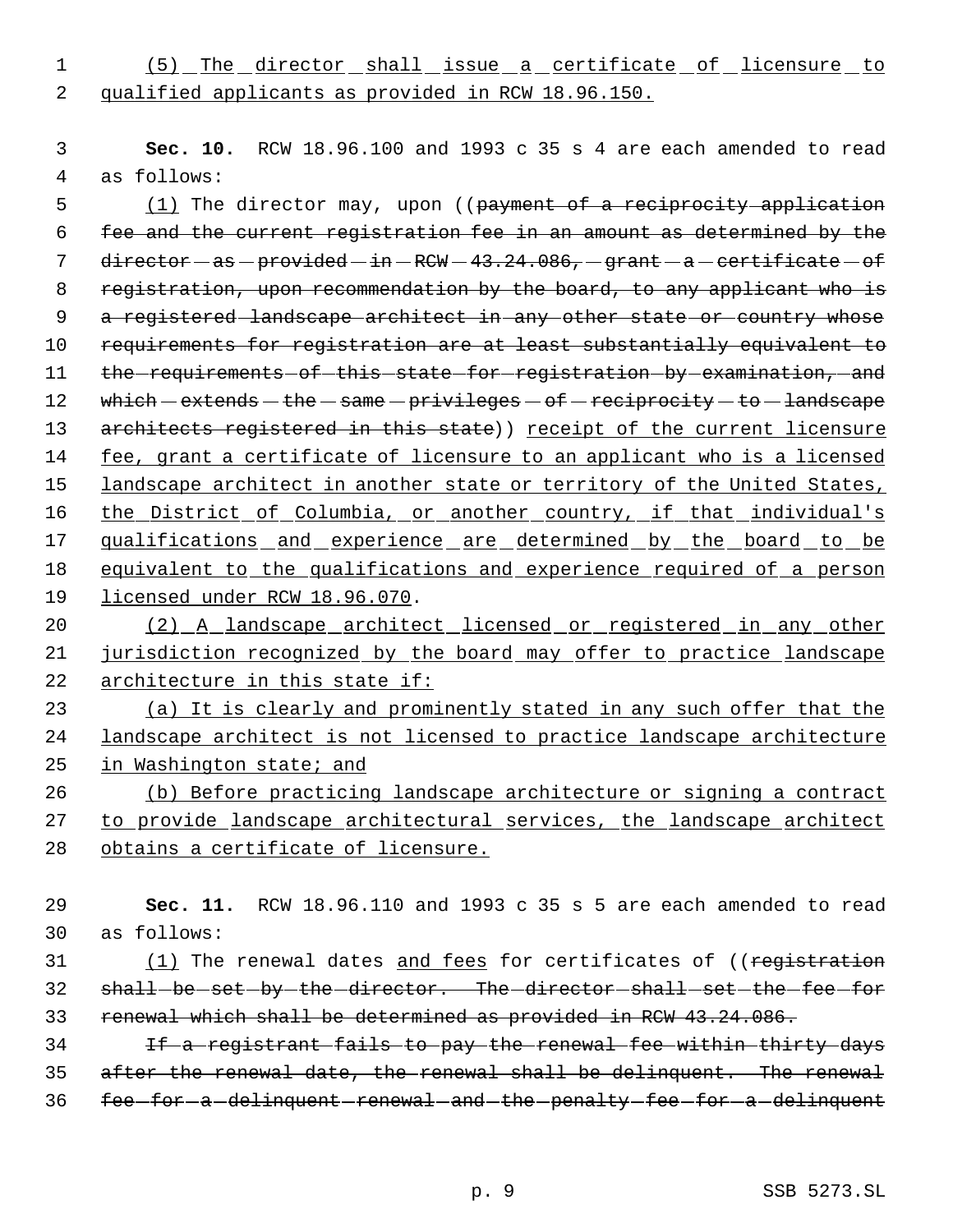renewal shall be established by the director. Any registrant in good standing, upon fully retiring from landscape architectural practice, may withdraw from practice by giving written notice to the director, 4 and may thereafter resume practice at any time upon payment of the then current renewal fee. Any registrant, other than a properly withdrawn licensee, who fails to renew his or her registration for a period of more than five years may be reinstated under the)) licensure shall be 8 set by the director in accordance with RCW 43.24.086. Licensees who 9 fail to pay the renewal fee within thirty days of the due date shall pay all delinquent fees plus a penalty fee equal to one-third of the renewal fee. A licensee who fails to pay a renewal fee for a period of five years may be reinstated under such circumstances as the board determines.

 (2) Any licensee in good standing may withdraw from the practice of 15 landscape architecture by giving written notice to the director, and 16 may within five years thereafter resume active practice upon payment of 17 the then-current renewal fee. A licensee may be reinstated after a withdrawal of more than five years under such circumstances as the board determines.

 (3) A licensed landscape architect must demonstrate continuing professional education activities since the landscape architect's last 22 renewal or initial licensure, as the case may be; the board shall by 23 rule describe the professional development activities required by the 24 board. The board may decline to renew a license if the landscape architect's continuing professional education activities do not meet 26 the standards in the board's rules. In the application of this subsection, the board shall strive to ensure that rules are consistent with the continuing professional education requirements in use by the national professional organizations representing landscape architects 30 and in use by other cohort states. Cohort states are those other United States determined by the board to be comparable to Washington in natural factors and landscape architecture licensure.

| 33 |                                                                        |  |  | <b>Sec. 12.</b> RCW 18.96.120 and 2002 c 86 s 235 are each amended to |  |  |  |  |  |  |  |  |  |  |
|----|------------------------------------------------------------------------|--|--|-----------------------------------------------------------------------|--|--|--|--|--|--|--|--|--|--|
|    | 34 read as follows:                                                    |  |  |                                                                       |  |  |  |  |  |  |  |  |  |  |
|    | $(1)$ $(1)$ In addition to the conduct, acts, or conditions set out in |  |  |                                                                       |  |  |  |  |  |  |  |  |  |  |

36 RCW-18.235.130, the following constitute unprofessional conduct for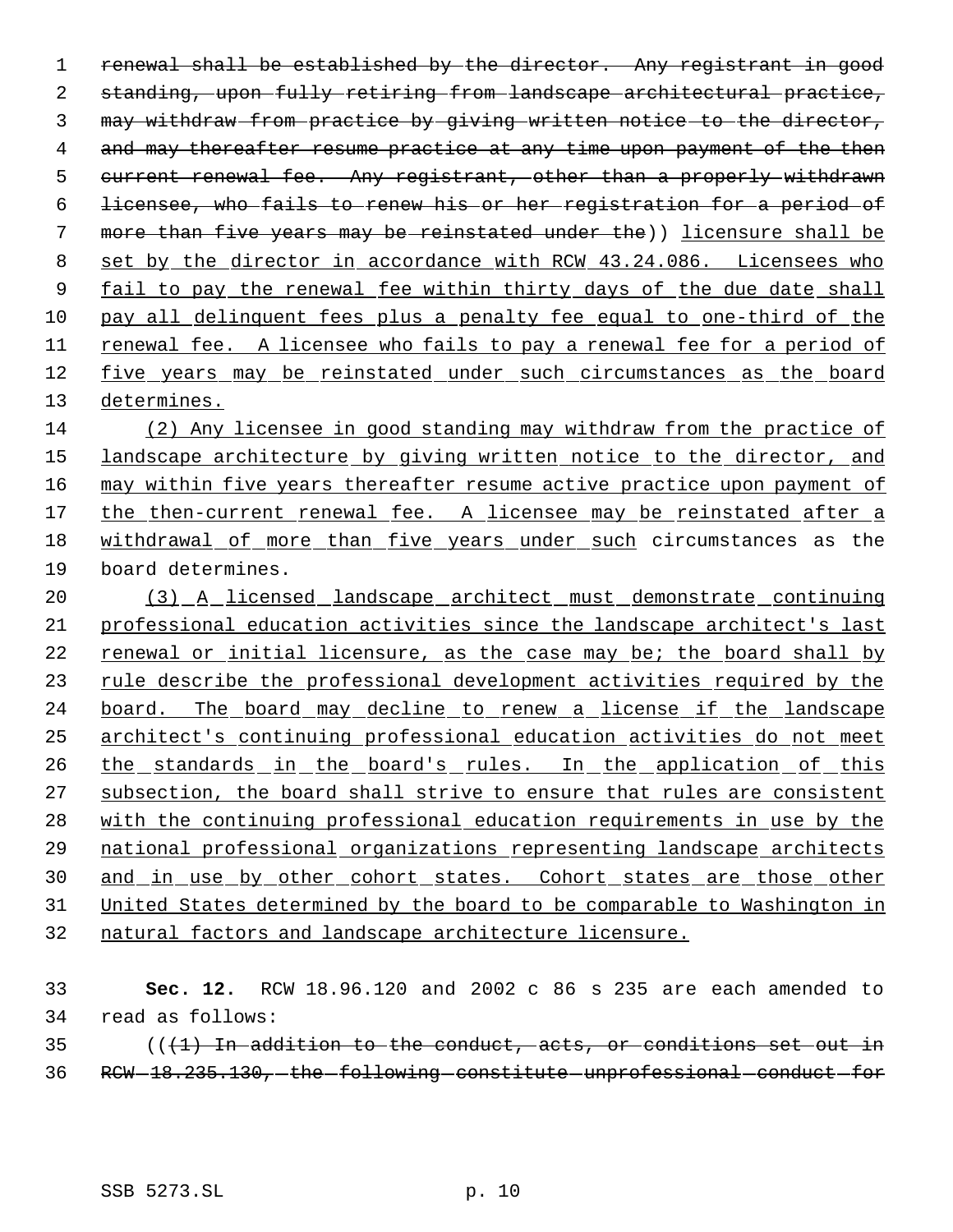1 which the director may impose discipline upon any license holder or

2 applicant under the jurisdiction of this chapter:

 3 (a) The holder of the certificate of registration is impersonating 4 a practitioner or former practitioner.

 5 (b) The holder of the certificate of registration permits his or 6 her seal to be affixed to any plans, specifications, or drawings that 7 were - not - prepared - by - him - or - her - or - under - his - or - her - personal 8 supervision by employees subject to his or her direction and control.

9  $(2)$  -The director shall immediately suspend the certificate of 10 registration of a landscape architect who has been certified pursuant 11 to RCW 74.20A.320 by the department of social and health services as a 12 person who is not in compliance with a support order. If the person 13 has continued to meet all other requirements for certification during 14 the suspension, reissuance of the certificate of registration shall be 15 automatic-upon-the-director's-receipt-of-a-release-issued-by-the 16 department of social and health services stating that the person is in 17 compliance with the order.)) The board may impose any action in RCW 18 18.235.110 upon the following grounds:

19 (1) Offering to pay, paying, or accepting, either directly or 20 indirectly, any substantial gift, bribe, or other consideration to 21 influence the award of professional work;

22 (2) Being willfully untruthful or deceptive in any professional 23 report, statement, or testimony;

24 (3) Having a financial interest in the bidding for or the 25 performance of a contract to supply labor or materials for or to 26 construct a project for which employed or retained as a landscape 27 architect except with the consent of the client or employer after 28 disclosure of such facts; or allowing an interest in any business to 29 affect a decision regarding landscape architectural work for which 30 retained, employed, or called upon to perform;

 (4) Signing or permitting a seal to be affixed to any drawings or specifications that were not prepared or reviewed by the landscape architect or under the landscape architect's personal supervision by persons subject to the landscape architect's direction and control; or (5) Willfully evading or trying to evade any law, ordinance, code,

36 or regulation governing site or landscape construction.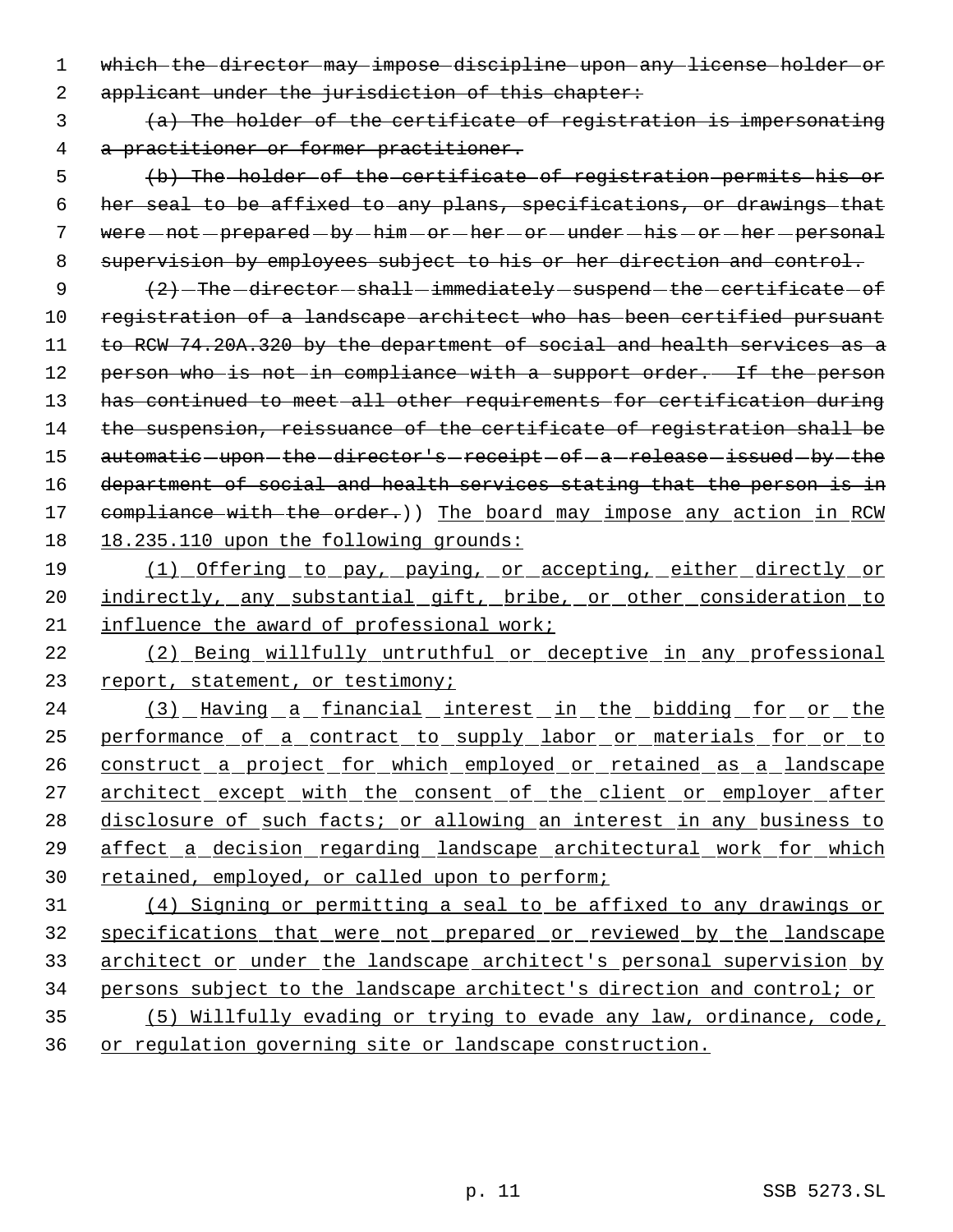1 **Sec. 13.** RCW 18.96.140 and 2002 c 86 s 236 are each amended to 2 read as follows:

3 A new certificate of ((registration)) licensure to replace any certificate lost or destroyed, or mutilated may be issued by the director, and a charge determined by the director as provided in RCW 43.24.086 shall be made for such issuance.

 7 **Sec. 14.** RCW 18.96.150 and 1993 c 35 s 6 are each amended to read 8 as follows:

9 (The -director -shall -issue -a -certificate -of -registration -upon 10 payment of the registration fee as provided in this chapter to any 11 applicant who has satisfactorily met all requirements for registration. 12 All-certificates-of-registration-shall-show-the-full-name-of-the 13 registrant, shall have a serial number and shall be signed by the 14 chairman and the executive secretary of the board, and by the director. 15 Each registrant shall obtain a seal of a design authorized by the 16 board, -bearing -the -registrant's -name -and -the -legend, - "registered 17 landscape - architect". All-sheets - of - drawings - and - title - pages - of 18 specifications prepared by the registrant shall be stamped with said 19 seal.)) (1) The director shall issue a certificate of licensure to any 20 applicant who has, to the satisfaction of the board, met all the 21 requirements for licensure upon payment of the licensure fee as 22 provided in this chapter. All certificates of licensure shall show the 23 full name of the licensee, have the license number, and shall be signed 24 by the chair of the board and by the director. The issuance of a 25 certificate of licensure by the director is prima facie evidence that 26 the person named therein is entitled to all the rights and privileges 27 of a licensed landscape architect.

 (2) Each licensee shall obtain a seal of the design authorized by 29 the board bearing the landscape architect's name, license number, the legend "Licensed Landscape Architect," and the name of this state. Drawings prepared by the licensee shall be sealed and signed by the licensee when filed with public authorities. It is unlawful to seal and sign a document after a licensee's certificate of licensure or authorization has expired, been revoked, or is suspended. A landscape architect shall not seal and sign technical submissions not prepared by the landscape architect or his or her regularly employed subordinates 37 or individuals under his or her direct control, or if prepared by a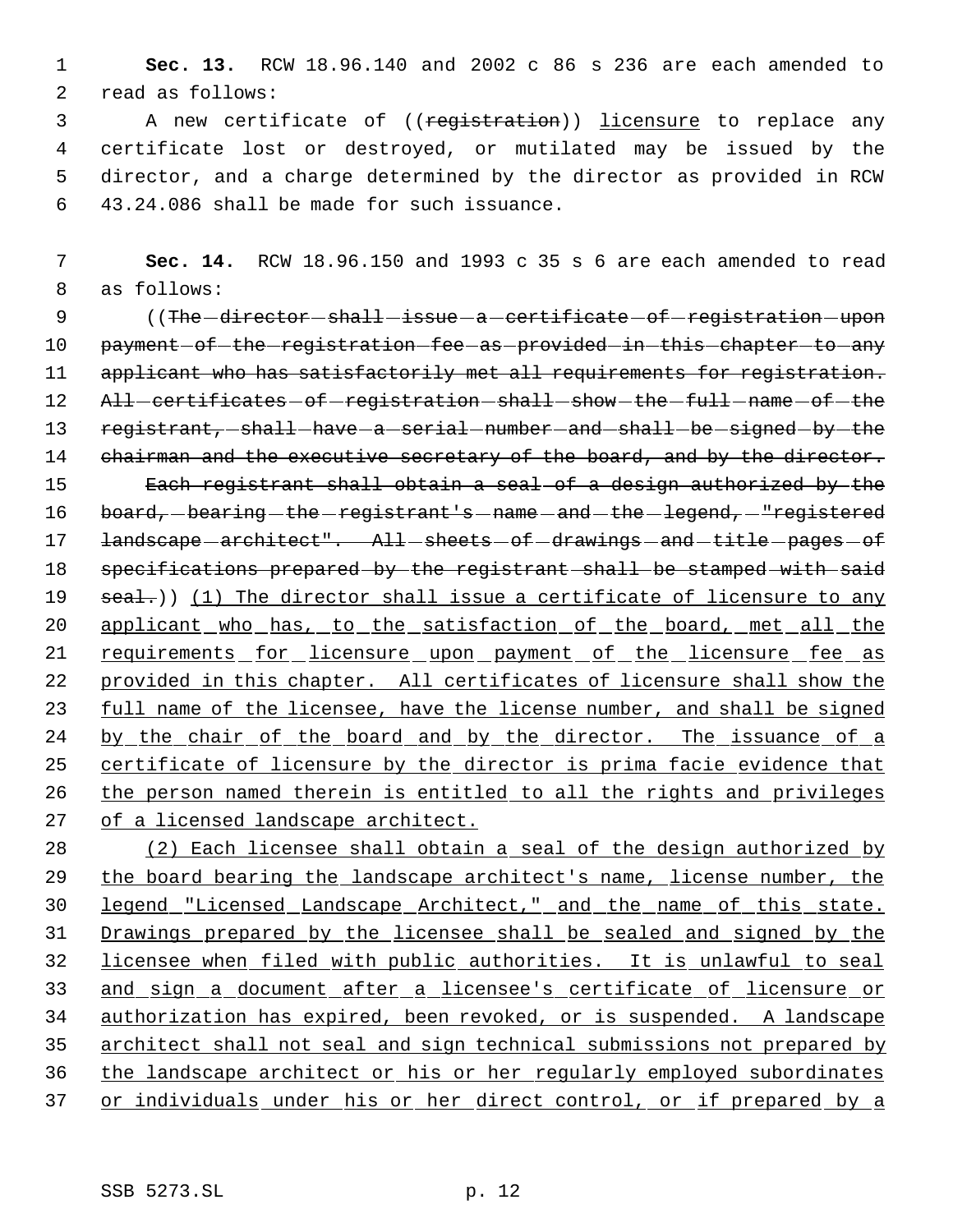1 landscape architect licensed in any jurisdiction recognized by the 2 board, reviewed and accepted as the sealing landscape architect's own 3 work; a landscape architect who signs or seals drawings or 4 specifications that he or she has reviewed is responsible to the same 5 extent as if prepared by that landscape architect.

 6 **Sec. 15.** RCW 18.96.180 and 1969 ex.s. c 158 s 18 are each amended 7 to read as follows:

8 The board ((is authorized to apply for relief by injunction without 9 bond-to-restrain-a-person-from-the-commission-of-any-act-which-is 10 prohibited-by-this-chapter. The-members-of-the-board-shall-not-be 11 personally liable for their action in any such proceeding or in any 12 other proceeding instituted by the board under the provisions of this 13 chapter. The board, in any proper case, shall cause prosecution to be 14 instituted-in-any-county-or-counties-where-any-violation-of-this 15 chapter occurs, and shall aid in the prosecution of the violator)  $L$ 16 through the director, shall immediately suspend the certificate of 17 licensure to practice landscape architecture of a person who has been 18 certified under RCW 74.20A.320 by the department of social and health 19 services as a person who is not in compliance with a support order or 20 a residential or visitation order. If the person has continued to meet 21 other requirements for reinstatement during the suspension, reissuance 22 of the certificate shall be automatic upon the director's receipt of a 23 release issued by the department of social and health services stating 24 that the individual is in compliance with the order.

25 **Sec. 16.** RCW 18.96.190 and 1996 c 293 s 15 are each amended to 26 read as follows:

27 The ((director)) board, through the director, shall suspend the 28 certificate of ((registration)) licensure of any person who has been 29 certified by a lending agency and reported to the ((director)) board 30 for nonpayment or default on a federally or state-guaranteed 31 educational loan or service-conditional scholarship. ((Prior-to)) 32 Before the suspension, the agency must provide the person an 33 opportunity for a brief adjudicative proceeding under RCW 34.05.485 34 through 34.05.494 and issue a finding of nonpayment or default on a 35 federally or state-guaranteed educational loan or service-conditional 36 scholarship. The person's certificate of ((registration)) licensure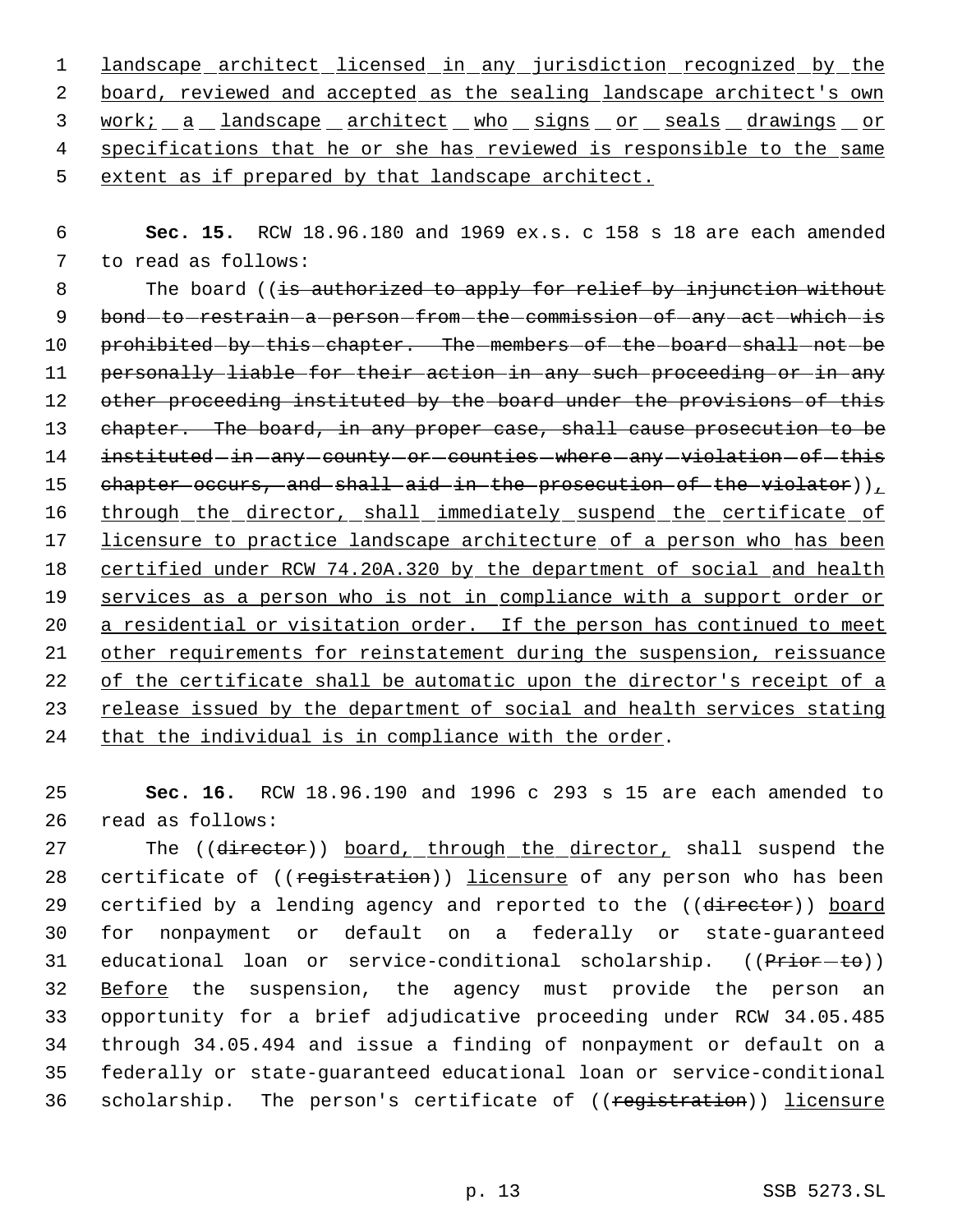1 shall not be reissued until the person provides the ((director)) board a written release issued by the lending agency stating that the person is making payments on the loan in accordance with a repayment agreement approved by the lending agency. If the person has continued to meet 5 all other requirements for certification of licensure during the suspension, reinstatement shall be automatic upon receipt of the notice and payment of any reinstatement fee the director may impose.

 NEW SECTION. **Sec. 17.** The landscape architects' license account is created in the custody of the state treasurer. All receipts from fees under this chapter must be deposited into the account. Expenditures from the account may be used only for administrative and operating purposes under this chapter. Only the director or the director's designees may authorize expenditures from the account. The account is subject to allotment procedures under chapter 43.88 RCW, but an appropriation is not required for expenditures.

 NEW SECTION. **Sec. 18.** This chapter does not affect or prevent: (1) The practice of architecture, land surveying, engineering, geology, or any recognized profession by persons not licensed as landscape architects;

 (2) Drafters, clerks, project managers, superintendents, and other employees of landscape architects from acting under the instructions, 22 control, or supervision of their employers;

 (3) The construction, alteration, or supervision of sites by contractors or superintendents employed by contractors or the preparation of shop drawings in connection therewith;

 (4) Owners or contractors under chapter 18.27 RCW from engaging persons who are not landscape architects to observe and supervise site 28 construction of a project;

 (5) Qualified professional biologists as referenced in chapter 36.70 RCW from providing services for natural site areas that also fall within the definition of the practice of landscape architecture without a violation of this chapter;

 (6) The preparation of construction documents including planting plans, landscape materials, or other horticulture-related elements;

 (7) Individuals from making plans, drawings, or specifications for any property owned by them and for their own personal use;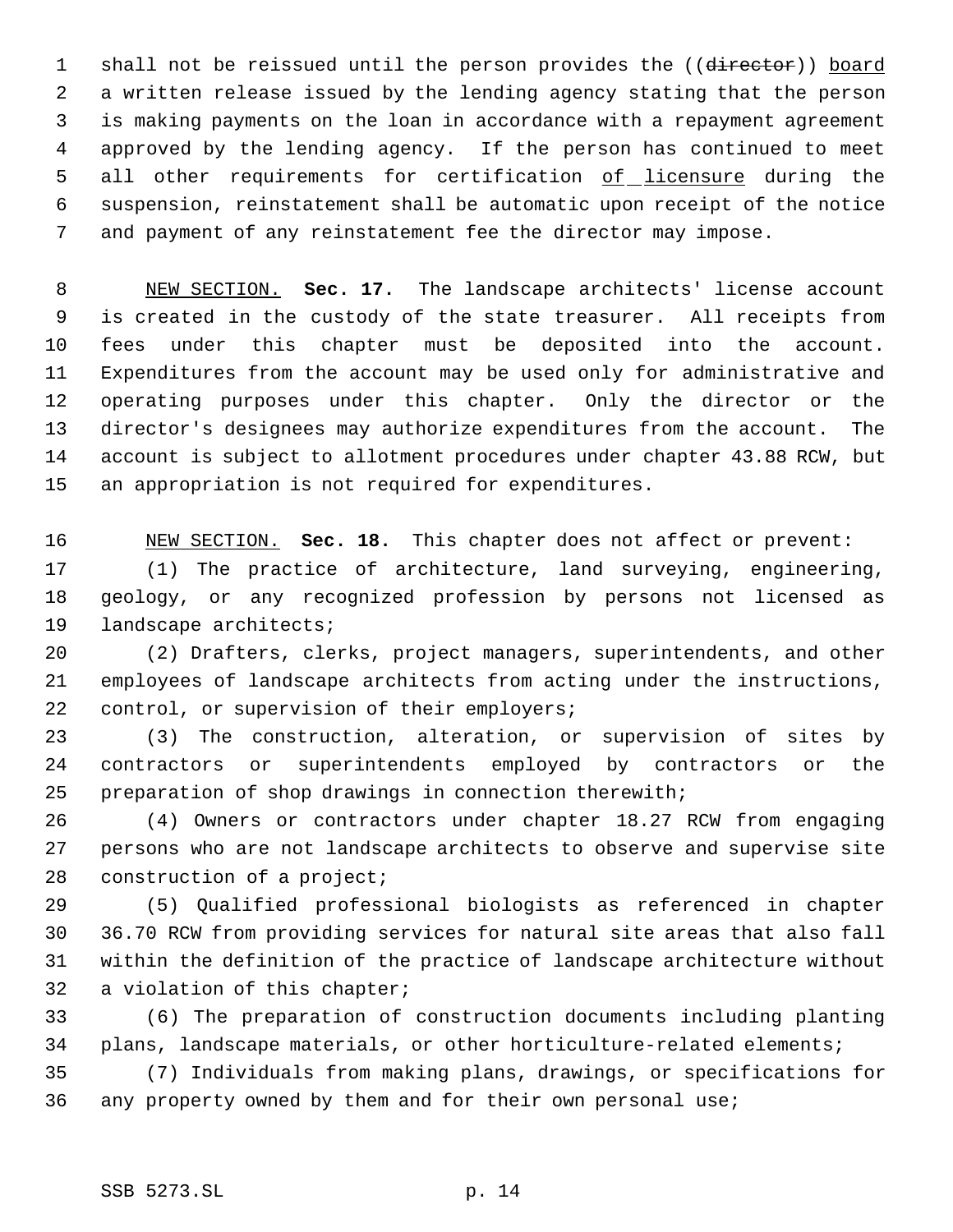(8) The design of irrigation systems; and

(9) Landscape design on residential properties.

 **Sec. 19.** RCW 43.24.150 and 2008 c 119 s 22 are each amended to read as follows: (1) The business and professions account is created in the state treasury. All receipts from business or professional licenses, registrations, certifications, renewals, examinations, or civil penalties assessed and collected by the department from the following chapters must be deposited into the account: (a) Chapter 18.11 RCW, auctioneers; (b) Chapter 18.16 RCW, cosmetologists, barbers, and manicurists; 12 (c) ((Chapter 18.96 RCW, landscape architects;  $(d)$ )) Chapter 18.145 RCW, court reporters; 14 (((e)) (d) Chapter 18.165 RCW, private investigators;  $((\{\text{f}\}))(\text{e})$  Chapter 18.170 RCW, security guards;  $((\overline{g}))$  (f) Chapter 18.185 RCW, bail bond agents;  $((+h))$   $(g)$  Chapter 18.280 RCW, home inspectors;  $((\overleftrightarrow{\textbf{i}}))$  (h) Chapter 19.16 RCW, collection agencies;  $((\{\dagger\})\)$  (i) Chapter 19.31 RCW, employment agencies;  $((\{k\})\)$  (j) Chapter 19.105 RCW, camping resorts;  $((\{\pm\})\)$   $(k)$  Chapter 19.138 RCW, sellers of travel;  $((\langle m \rangle) )$   $(1)$  Chapter 42.44 RCW, notaries public; and  $((+n))$   $(m)$  Chapter 64.36 RCW, timeshares. Moneys in the account may be spent only after appropriation. Expenditures from the account may be used only for expenses incurred in carrying out these business and professions licensing activities of the department. Any residue in the account shall be accumulated and shall not revert to the general fund at the end of the biennium. (2) The director shall biennially prepare a budget request based on

 the anticipated costs of administering the business and professions licensing activities listed in subsection (1) of this section, which shall include the estimated income from these business and professions fees.

 **Sec. 20.** RCW 18.235.020 and 2008 c 119 s 21 are each amended to read as follows:

(1) This chapter applies only to the director and the boards and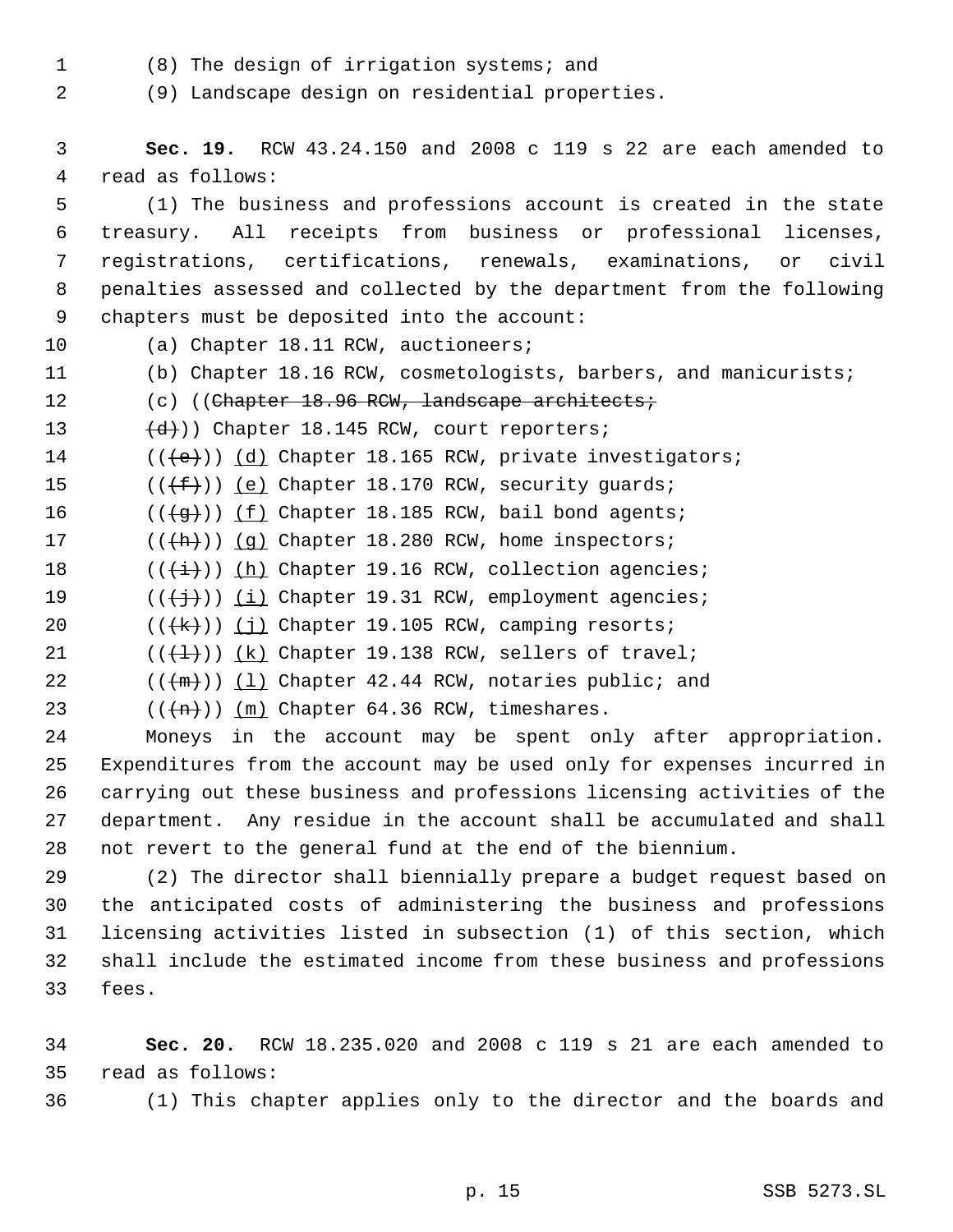commissions having jurisdiction in relation to the businesses and professions licensed under the chapters specified in this section. This chapter does not apply to any business or profession not licensed under the chapters specified in this section. (2)(a) The director has authority under this chapter in relation to the following businesses and professions: (i) Auctioneers under chapter 18.11 RCW; (ii) Bail bond agents and bail bond recovery agents under chapter 18.185 RCW; (iii) Camping resorts' operators and salespersons under chapter 19.105 RCW; (iv) Commercial telephone solicitors under chapter 19.158 RCW; (v) Cosmetologists, barbers, manicurists, and estheticians under chapter 18.16 RCW; (vi) Court reporters under chapter 18.145 RCW; (vii) Driver training schools and instructors under chapter 46.82 RCW; (viii) Employment agencies under chapter 19.31 RCW; (ix) For hire vehicle operators under chapter 46.72 RCW; (x) Limousines under chapter 46.72A RCW; (xi) Notaries public under chapter 42.44 RCW; (xii) Private investigators under chapter 18.165 RCW; (xiii) Professional boxing, martial arts, and wrestling under chapter 67.08 RCW; (xiv) Real estate appraisers under chapter 18.140 RCW; (xv) Real estate brokers and salespersons under chapters 18.85 and 18.86 RCW; (xvi) Security guards under chapter 18.170 RCW; (xvii) Sellers of travel under chapter 19.138 RCW; (xviii) Timeshares and timeshare salespersons under chapter 64.36 RCW; (xix) Whitewater river outfitters under chapter 79A.60 RCW; and (xx) Home inspectors under chapter 18.280 RCW. (b) The boards and commissions having authority under this chapter are as follows: (i) The state board of registration for architects established in chapter 18.08 RCW; (ii) The cemetery board established in chapter 68.05 RCW;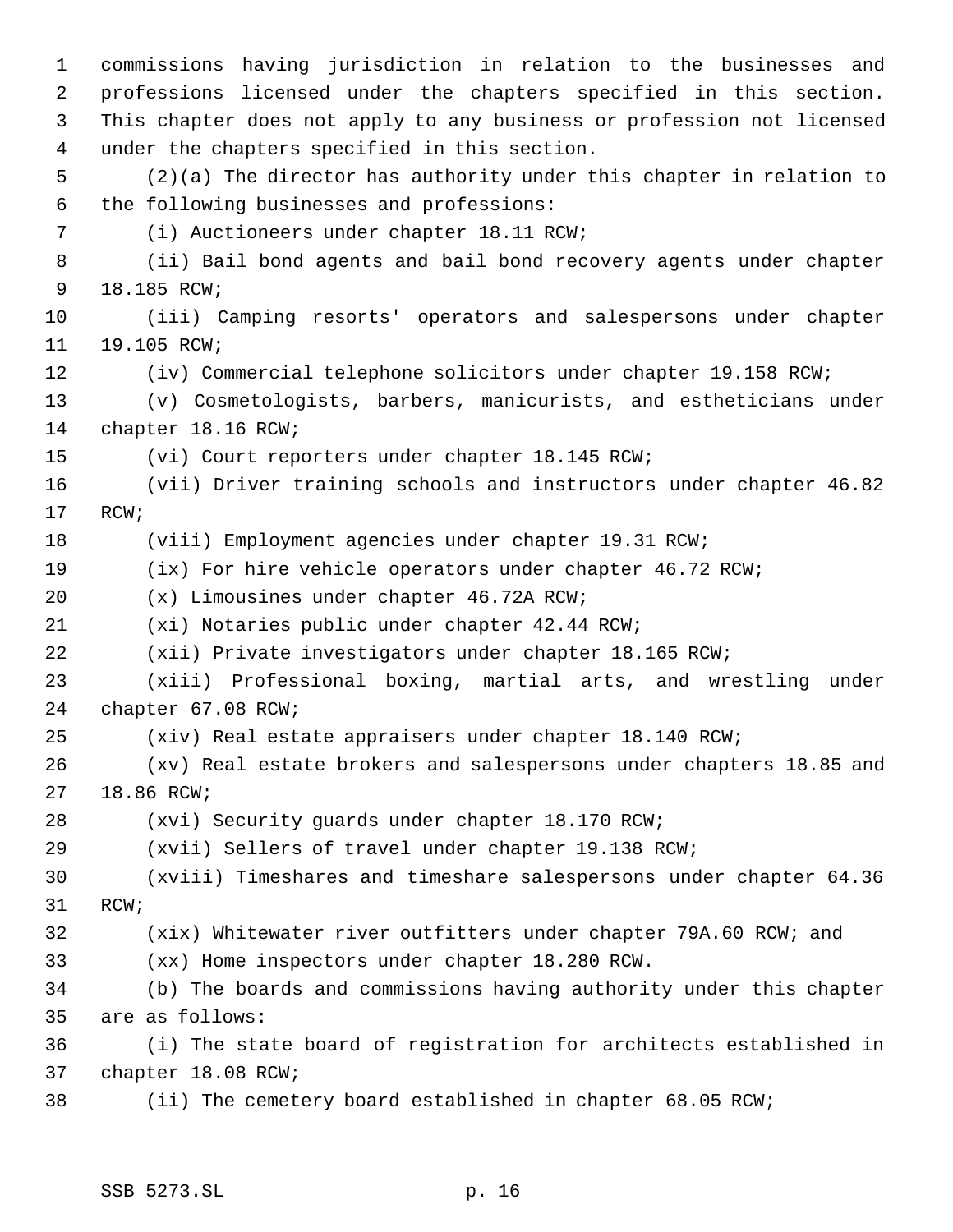(iii) The Washington state collection agency board established in chapter 19.16 RCW;

 (iv) The state board of registration for professional engineers and land surveyors established in chapter 18.43 RCW governing licenses issued under chapters 18.43 and 18.210 RCW;

 (v) The state board of funeral directors and embalmers established in chapter 18.39 RCW;

8 (vi) The state board of ((registration)) licensure for landscape architects established in chapter 18.96 RCW; and

 (vii) The state geologist licensing board established in chapter 18.220 RCW.

 (3) In addition to the authority to discipline license holders, the disciplinary authority may grant or deny licenses based on the conditions and criteria established in this chapter and the chapters specified in subsection (2) of this section. This chapter also governs any investigation, hearing, or proceeding relating to denial of licensure or issuance of a license conditioned on the applicant's compliance with an order entered under RCW 18.235.110 by the disciplinary authority.

 NEW SECTION. **Sec. 21.** The following acts or parts of acts are each repealed:

 (1) RCW 18.96.050 (Board--Terms of office--Removal--Compensation and travel expenses) and 2005 c 25 s 2, 1984 c 287 s 52, 1975-'76 2nd ex.s. c 34 s 54, & 1969 ex.s. c 158 s 5; and

(2) RCW 18.96.160 (Misuse of seal) and 1969 ex.s. c 158 s 16; and

(3) RCW 18.96.170 (Penalty) and 1969 ex.s. c 158 s 17.

 NEW SECTION. **Sec. 22.** Sections 17 and 18 of this act are each added to chapter 18.96 RCW.

 NEW SECTION. **Sec. 23.** Sections 17 and 19 of this act are necessary for the immediate preservation of the public peace, health, or safety, or support of the state government and its existing public institutions, and take effect July 1, 2009.